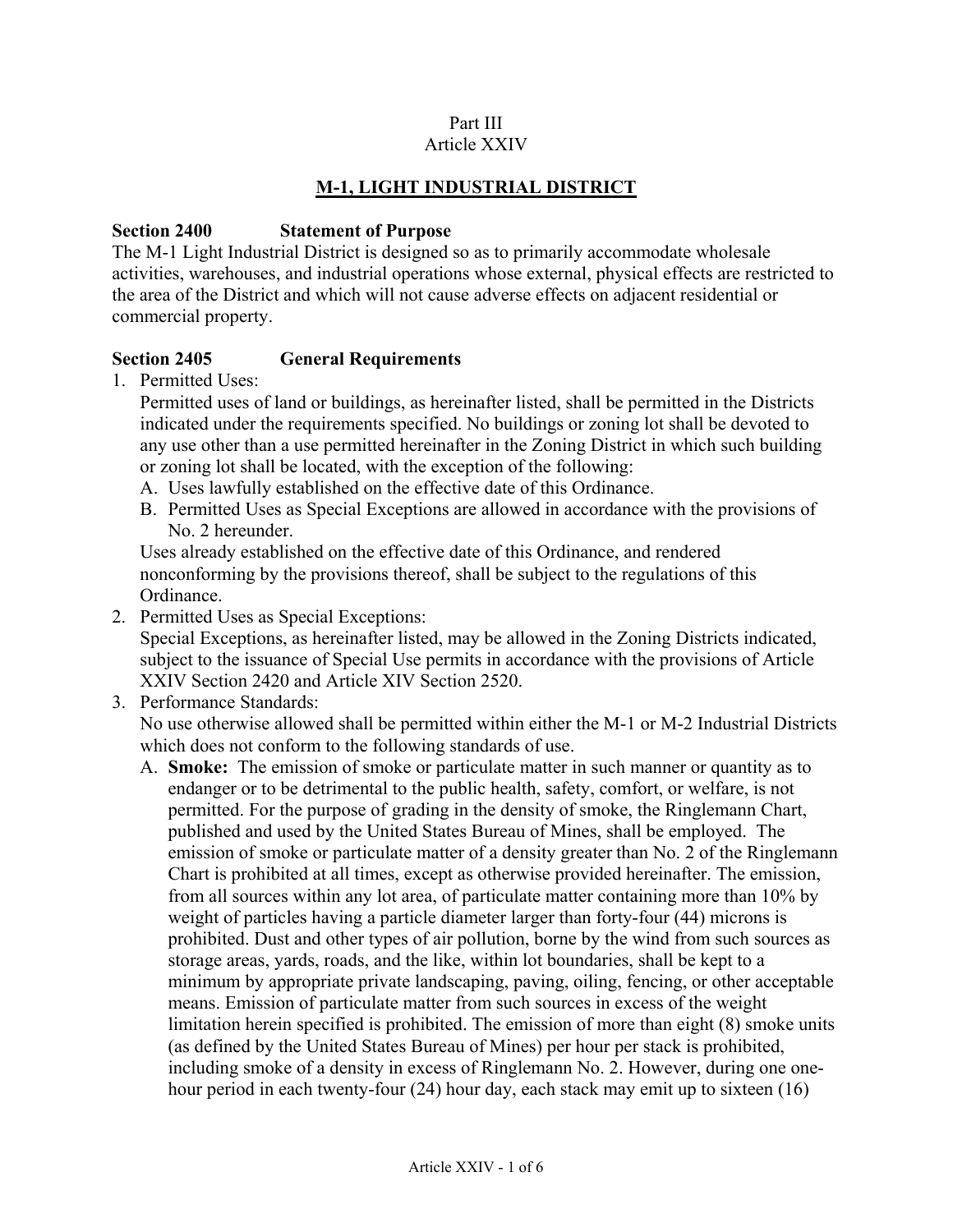smoke units when blowing soot or cleaning flues. Only during fire-cleaning periods, however, shall smoke of Ringlemann No. 3 be permitted, and then for not more than three (3) minutes.

B. **Dust, Dirt and Fly Ash:** No person, firm or corporation shall operate or cause to be operated, maintained or cause to be maintained, any process for any purpose, a furnace or combustion device for burning of coal or other natural or synthetic fuels, without using recognized and approved equipment or methods to reduce the quantity of gasborne or airborne solids of fumes emitted into the open air so that the quantity of gasborne or airborne solids shall not exceed 0.20 grains per cubic foot of the carrying medium at the temperature of 500 degrees Fahrenheit.

Method of Measurement: For the purpose of determining the adequacy of such devices, these conditions are to be conformed to when the percentage of excess air in the stack does not exceed fifty (50) percent at full load. The foregoing requirement shall be measured by the A.S.M.E. Test Code for dust separating apparatus. All other forms of dust, dirt and fly ash shall be completely eliminated insofar as escape or emission into the open air is concerned. The Building Inspector may require such additional data as is deemed necessary to show that adequate and approved provisions for the prevention and elimination of dust, dirt, and fly ash have been made.

- C. **Odor:** The emission of odors which are generally agreed to be obnoxious to any considerable number of persons, at their place of residence, or within said premise emitting the odor, shall be prohibited.
- D. **Gases:** SO<sub>2</sub> gas, as measured at the property line shall not exceed an average of .3ppm over a twenty-four (24) hour period; provided however, that a concentration of .5 ppm will be allowed for a one (1) hour period out of a twenty-four (24) hour period;  $H_2S$  shall not exceed 1 ppm; fluorine shall not exceed .l ppm; nitrous fumes shall not exceed 5 ppm; CO shall not exceed 15 pun.
- E. **Airborne Matter General:** In addition to a through d above, there shall not be discharged from any source whatsoever, such quantities of air contaminates or other material which cause injury, detriment or nuisance to the public or which endanger the comfort, health or safety of persons, or which cause injury or damage to business or property.
- F. **Glare and Radioactive Materials:** Glare from any process (such as or similar to arch weld, or acetylene torch cutting) which emits harmful ultraviolet rays shall be performed in such a manner as not to be seen from any point beyond the property line, and as not to create a public nuisance or hazard along lot lines. Radioactive materials and wastes, and including electromagnetic radiation such as X-ray machine operation, shall not be permitted to exceed quantities established as safe by the U.S. Bureau of Standards when measured at the property line.

### G. **Fire and Explosive Hazards**:

- 1.) The storage, utilization or manufacture of materials or products, ranging from incombustible to moderate burning as determined for a closed cup flash point of less than one hundred and eighty-seven degrees Fahrenheit (187°F) is permitted subject to compliance with all other performance standards for this district.
- 2.) The storage, utilization, or manufacture of materials or products ranging from free or active burning to intense burning as determined for liquids by a closed cup flash point of less than one hundred and eighty-seven degrees Fahrenheit (187°F) but not less than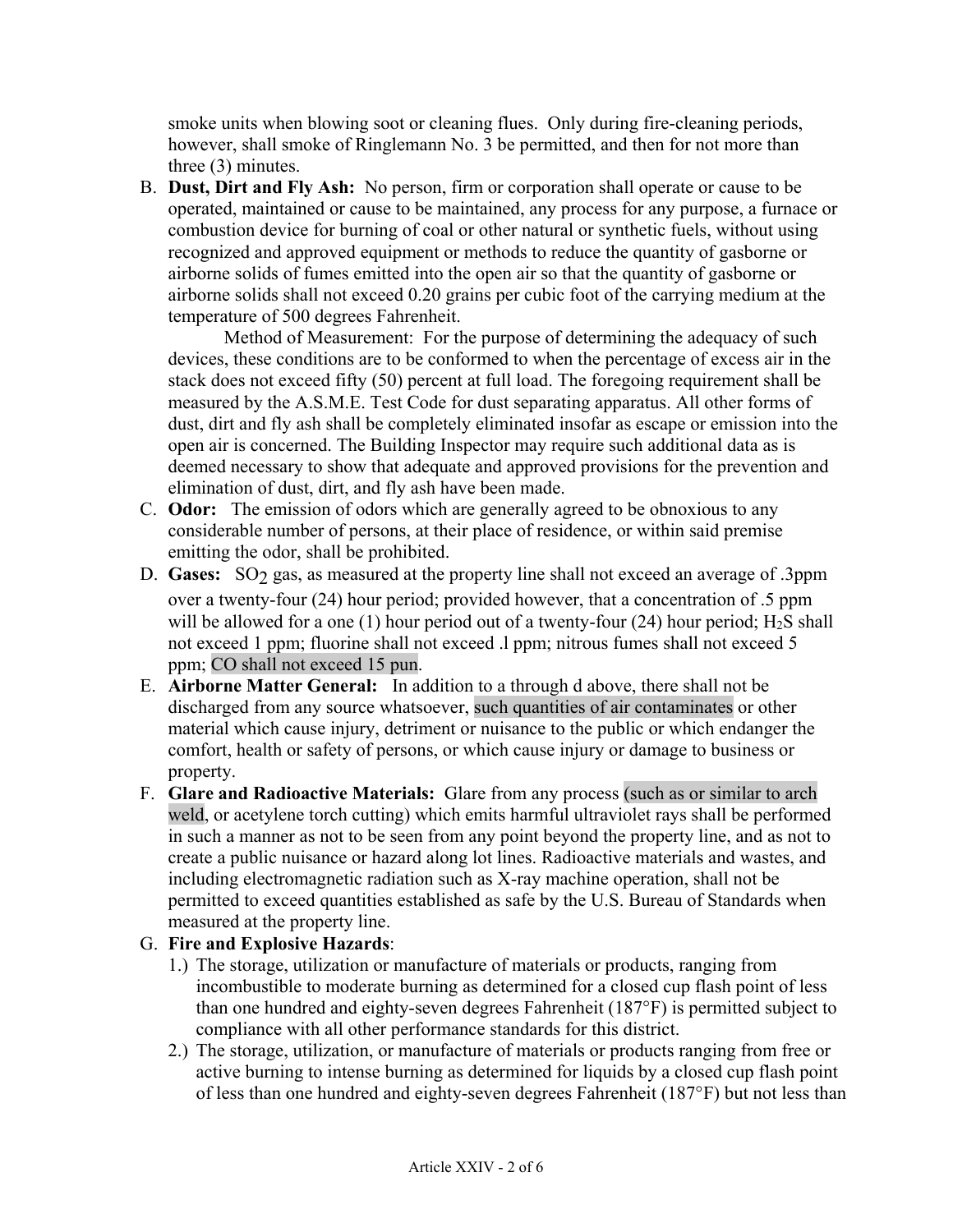one hundred and five degrees Fahrenheit (105°) is permitted, subject to compliance with all other performance standards for this district, and provided the following conditions are met:

- a.) Said materials or products shall be stored, utilized, or produced within completely enclosed buildings or structures having incombustible walls; and
- b.) All such buildings or structures shall be set back at least forty (40) feet from lot lines, or in lieu thereof, all such building or structures shall be protected throughout by an automatic sprinkler system complying with installation standards prescribed by the American Insurance Association; or if the materials, goods, or products are liquids, the protection thereof shall be in conformity with standards prescribed by the American Insurance Association.
- 3.) The utilization in manufacturing processes of materials which produce flammable or explosive vapors or gases determined for liquids by a closed cup flash point of less than one hundred and five degrees Fahrenheit (105°F) shall be permitted in this district provided:
	- a.) That the final manufactured product does not itself have a closed cup flash point of less than one hundred and eight-seven degrees Fahrenheit (187°F).
	- b.) That the use and storage of such materials shall be in conformity with standards prescribed by the American Insurance Association and the requirements of any other ordinances.
	- c.) That the storage of more than fifty thousand (50,000) gallons of materials or products having a closed cup flash point of less than one hundred and five degrees Fahrenheit (105°F) (exclusive of storage of finished products in original sealed containers) is prohibited.
	- d.) That the storage of more than one hundred thousand (100,000) gallons of materials or products having a closed cup flash point of less than one hundred and eighty degrees Fahrenheit (180°F) (exclusive of storage of finished product in original sealed containers) is prohibited.
- H. **Noise:** Sound levels shall be measured with a sound level meter and associated octave band filter manufactured according to standards prescribed by the American National Standards Institute. Measurements shall be made using the flat network of the sound level meter. Impulsive type noises shall be subject to the performance standards hereinafter prescribed, provided that such noises shall be capable of being accurately measured with such equipment. Noises capable of being so measured, for the purpose of this Ordinance, shall be those noises which cause rapid fluctuations of the needle of the sound level meter, with a variation of no more than plus or minus two (2) decibels. Noises incapable of being so measured such as those of an irregular and intermittent nature shall be controlled so as not to become a nuisance to adjacent uses. At no point on the boundary of this district shall the sound intensity level of any individual operation or plant (other than the operation of motor vehicles or other transportation facilities) exceed the decibel levels in the designated octave bands.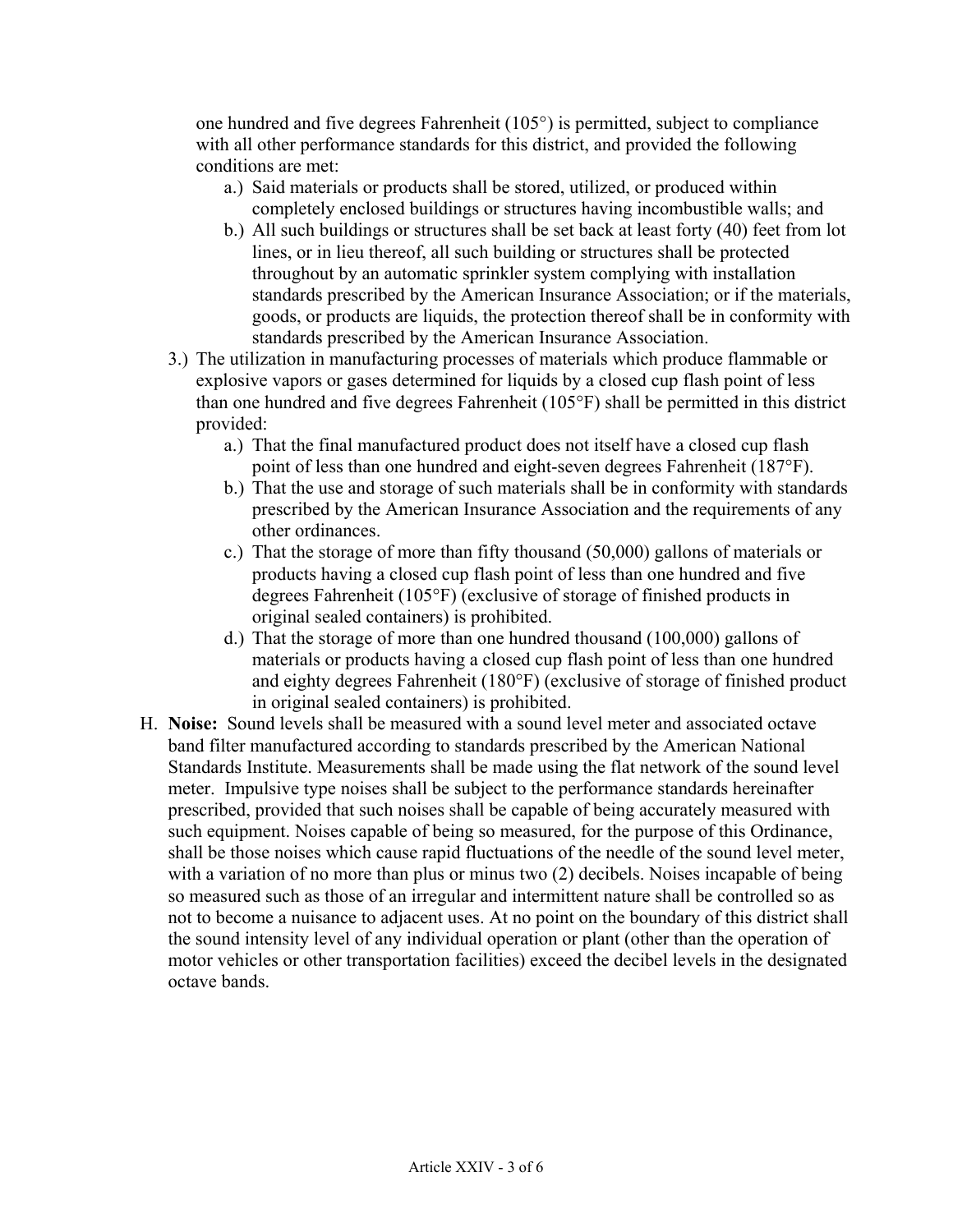| <b>Octave Band</b>  | <b>Maximum Permitted Sound Level in Decibels</b> |                               |
|---------------------|--------------------------------------------------|-------------------------------|
| (cycles per second) | <b>Along Residential Boundaries</b>              | <b>Along Other Boundaries</b> |
| 0 to 75             | 72                                               | 75                            |
| 75 to 150           | 67                                               | 70                            |
| 150 to 300          | 59                                               | 63                            |
| 300 to 600          | 52                                               | 57                            |
| 600 to 1200         | 46                                               | 52                            |
| 1200 to 2400        | 40                                               | 45                            |
| 2400 to 4800        | 34                                               | 40                            |
| Above 4800          | 32                                               | 38                            |

I. **Vibrations:** No industrial operation or activity (except those not under the direct control of the manufacturer) shall cause at any time ground transmitted vibrations in excess of the limits set forth below. Vibration (the periodic displacement measured in inches of earth) shall be measured at any point along this district boundary line with a three-component measuring instrument approved by the Plan Commission and shall be expressed as displacement in inches.

|                               | <b>Maximum Permitted Displacement</b>          |
|-------------------------------|------------------------------------------------|
| Frequency (cycles per second) | <b>Along Manufacturing District Boundaries</b> |
| $0$ to $10$                   | .0008                                          |
| 10 to 20                      | .0005                                          |
| 20 to 30                      | .0002                                          |
| 30 to 40                      | .0002                                          |
| 40 and over                   | 0001                                           |

J. **Sewage Wastes:** No waste shall be discharged in the public sewer system which is not in compliance with the City of Valparaiso Ordinance 24, 1985, or as amended.

### **Section 2410 Permitted Uses**

- 1. Any of the following uses conducted wholly within a completely enclosed building:
	- A. Warehousing and wholesale establishments and storage other than accessory to a permitted retail use.
	- B. Processing, packaging, or treatment of bakery goods, candy, cosmetics, pharmaceuticals, toiletries, hardware, and cutlery.
	- C. Tool, die, gauge, and machine shops.
	- D. Manufacturing or assembling of articles from the following previously prepared materials: canvas, cellophane, cloth, cork, feathers, felt, fiber, fur, glass, hair, leather, paper, plastics, precious or semi-precious metals or stones, shell, textiles, tobacco, wax, wire, wood, and yarns.
	- E. Manufacture of musical instruments, toys, watches, clocks, ceramic products, novelties, metal stamps, and small molded rubber products.
	- F. Manufacture or assembly of electrical appliances, electronic instruments, radios, phonographs, photographic equipment, and engineering, scientific, research, or medical equipment.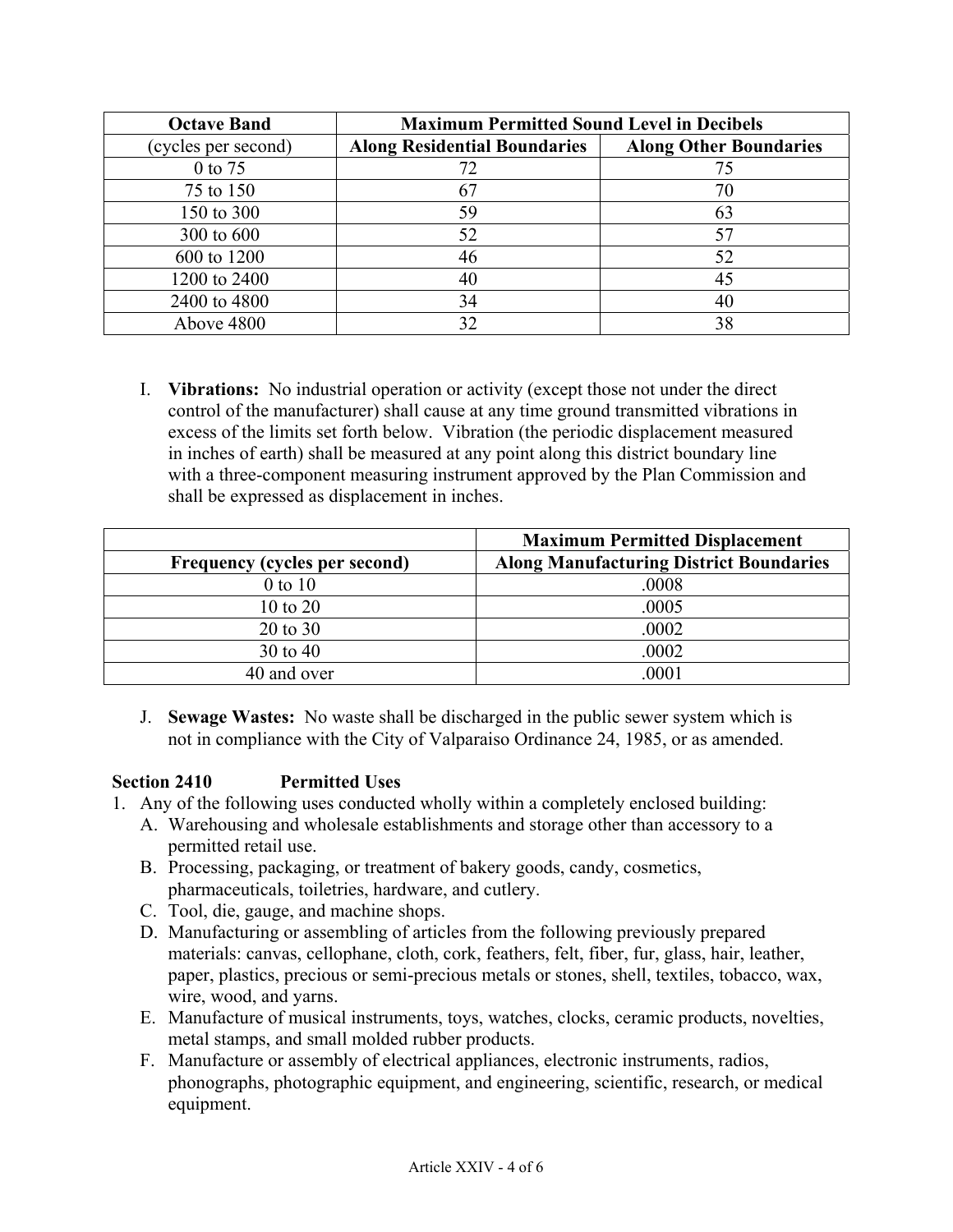- G. Experimental, film, or testing laboratories.
- H. Manufacture of light sheet metal products.
- I. Building material sales.
- J. Dwellings for caretakers or watchmen accessory to any of the above uses, farm dwellings on farms of ten (10) acres or more. Other residential uses are specifically prohibited
- 2. Railroad transfer and storage tracks, and passenger end freight terminals.
- 3. Publicly owned buildings, public utility buildings, telephone exchanges, transformer stations, and substations with service yards, but without storage yards, water or sewage pumping stations, when operation requirements necessitate the location of said facilities within the district in order to serve the immediate vicinity.
- 4. Water and gas tanks and holders, and heating and electric power generating plants, and all necessary uses.
- 5. Other uses similar to the above and subject to the requirements set forth in the following sections.
- 6. Any retail or commercial use allowed in the C-3, Central Business District, and any use permitted without special exception in the OS, Open Space District.
- 7. Accessory uses customarily incidental to any of the permitted uses.
- 8. Off-street parking and loading space as required in Article VII.

### **Section 2420 Permitted Uses as Special Exceptions**

The following uses may be permitted after approval by the Board of Zoning Appeals, if the proposed use will constitute a desirable and stable development which will be in harmony with development in adjacent areas and will not cause congestion on public streets nor be contrary to the spirit and purpose of this Ordinance.

- 1. Rustproofing shops.
- 2. Metal plating, buffing, and polishing shops, subject to appropriate measures to control the type of process to prevent noxious results and/or nuisances.
- 3. Other uses of a similar and no more objectionable character to the above uses, and subject to the requirements set forth in the following sections.
- 4. Salt, gas, or oil wells, and gravel mining, subject to the following restrictions in addition to the other regulations of this Article:
	- A. Before any excavation or drilling is begun, there should be a plan on file with and approved by both the State Department of Natural Resources and the Commission for both excavation and reclamation activities.
	- B. Any excavation or drilling should be surrounded by a fence not less than seven (7) feet high.
	- C. Any excavation or drilling shall be carried on in such a manner so as not to disturb any land or properties immediately adjacent to the property on which the excavation is being accomplished.
- 5. Sanitary landfill, subject to all additional local, state, and federal standards governing landfill location and operation.
- 6. Gasoline Dispensing and Service Stations.

# **Section 2430 Area, Height and Placement Requirements**

- 1. Minimum Lot Area twelve thousand (12,000) square feet.
- 2. Minimum Lot Width seventy-five (75) feet.